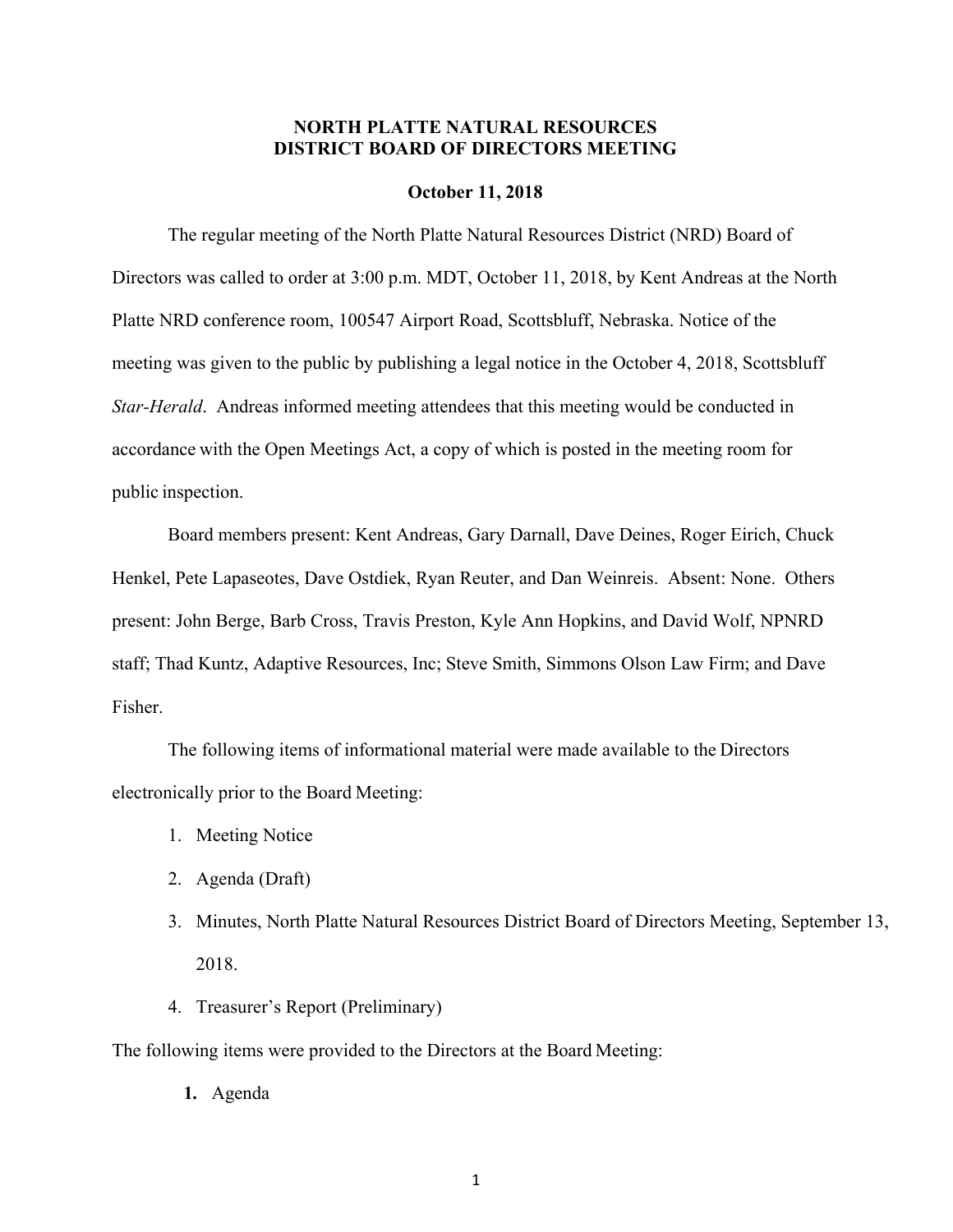- **2.** Minutes, North Platte Natural Resources District Board of Directors Meeting, September 13, 2018.
- **3.** Treasurer's Report
- **4.** Manager's Report
- **5.** Employee Email & Internet Usage Update, October 2018.

**6.** Brown's Canyon Watershed Maintenance Agreement with Scotts Bluff County, North Platte Natural Resources District, Gering-Fort Laramie Irrigation District, Mitchell Irrigation District, Gering Irrigation District, and the Department of Roads, regarding participation in the inspection, operation and maintenance of that portion of the Browns Canyon Drain.

**7.** North Platte Natural Resources District Member Sample Database.

## **3. Approval of Minutes of Previous Meeting**

The Board reviewed the minutes of the September 13, 2018, regular Board meeting.

Moved by Eirich, seconded by Ostdiek, to approve the minutes of the September 13, 2018

regular Board meeting. Motion passed.

Ayes: Andreas, Deines, Eirich, Henkel, Lapaseotes, Ostdiek, Reuter, Weinreis

Nay: None

Abstain: None

Absent: Darnall

\*Gary Darnall arrives for the meeting 3:05 pm\*

### **4. Treasurer's Report and Accounts Payable**

Dave Ostdiek reviewed the Treasurer's report with the Board. Moved by Henkel

seconded by Eirich, to accept the Treasurer's report and pay the bills as listed. Motion passed.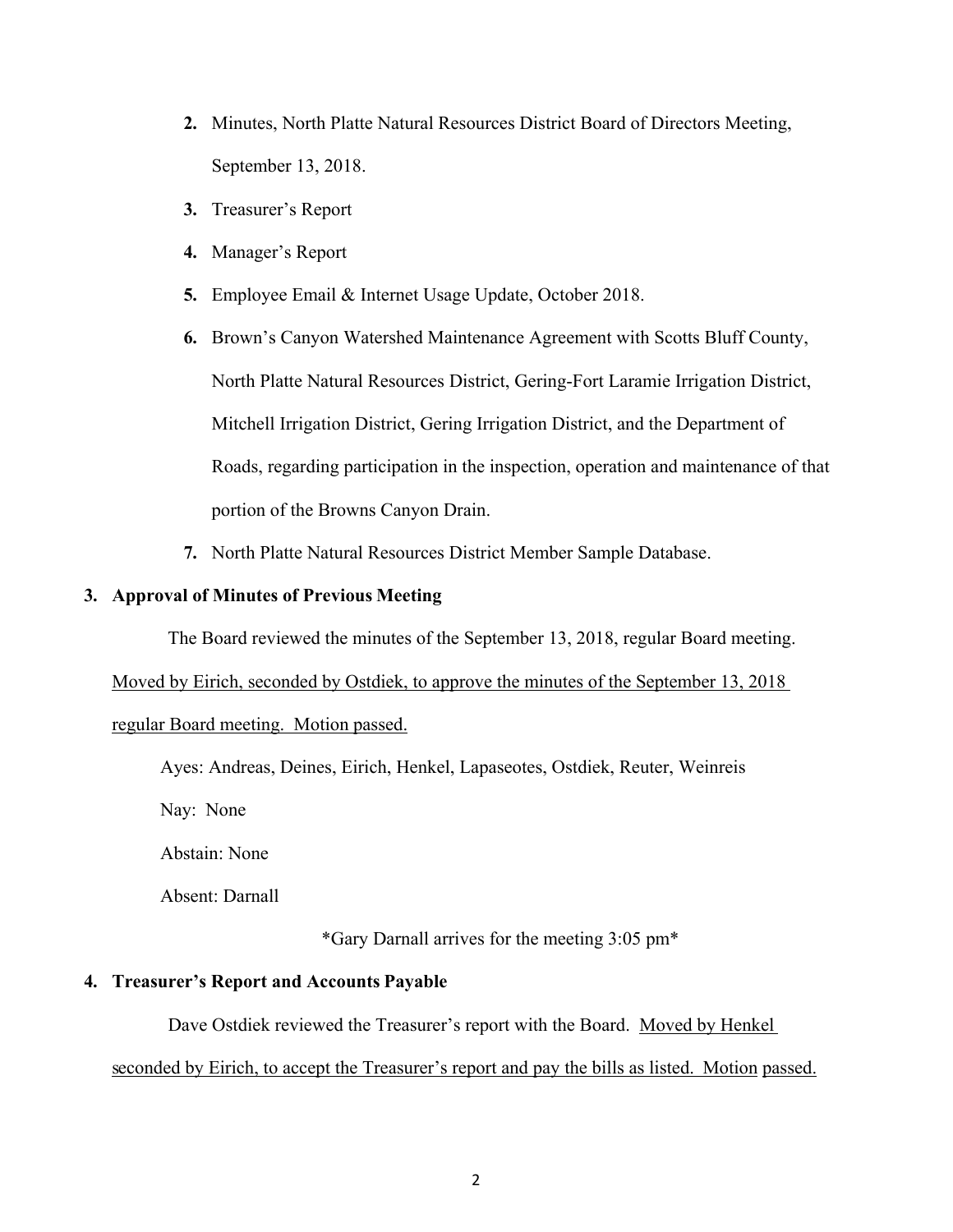Ayes: Andreas, Darnall, Deines, Eirich, Henkel, Lapaseotes, Ostdiek, Reuter, Weinreis Nay: None Abstain: None Absent: None

## **5. Comments from the Public**

Dave Fisher offered an update to the Platte Basin's Integrated Management Plan and concerns with the board.

### **6. Manager's Report**

John Berge reported Danielle Schaffer, Barb Cross and himself are embarking on an informal review of our expenditures, hoping to identify areas of potential savings. He has asked all of the department heads to review processes in their departments and in their office to ensure that extra steps are removed and opportunities for improvements are seized upon. The Basin Wide Plan was approved in September by the BWP Stakeholder Group. It is now being redrafted to include some minor changes and will be distributed to our IMP stakeholders on November 12. At that time, it will be distributed to the Board of Directors as well. The process includes several opportunities for public comment until it is finalized next spring and adopted by all of the Platte Basin NRDs by August.

The next meeting of our Integrated Management Plan Stakeholders Group is November 15, and they are on track to complete this process by January. Rules changes with edits will be sent to the Board and to legal counsel simultaneously in the coming ten days for your review before the committee meetings. Berge met with representatives from the PAWS project at length on Wednesday to discuss how the NRD intersects with it and the need for it. Staff will be preparing transfer applications for the Surface Water Projects under contract 1023 in order to

3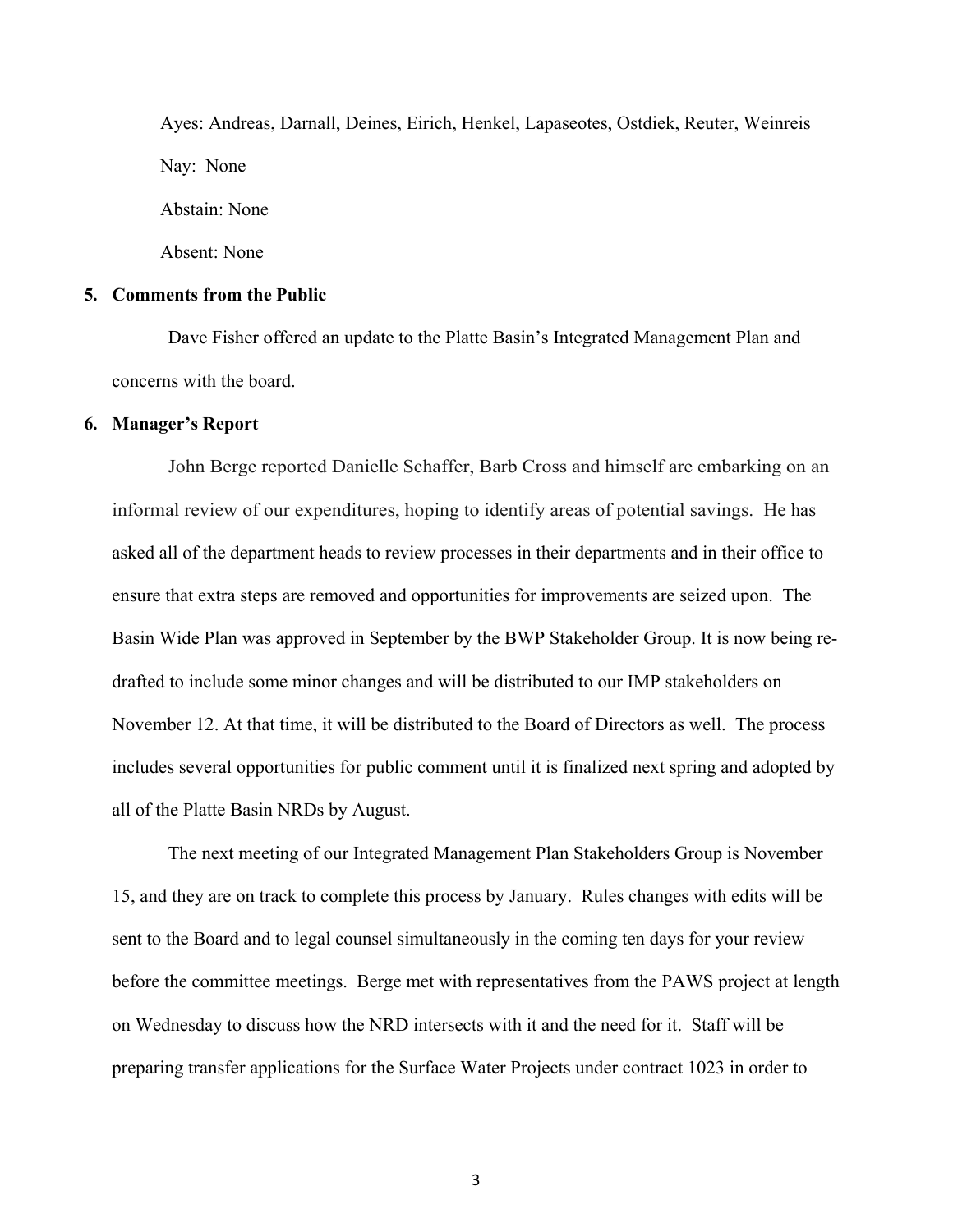seek reimbursement from the Water Resources Cash Fund. These reimbursements total over \$177,000. The Disrict will also be submitting additional evidence (meter reads) from our EPIC contracts to ensure reimbursement for those contracts from WRCF as well. This will total \$171,000. Berge added that DNR is not holding up their end of the bargain, and they are making the NRD jump through unnecessary hoops to progress through the process. Kyle Ann Hopkins updated the Board on the new database and gave dates on when the NRD will transition over from Beehive to the new database.

The rest of the managers report was submitted in the Board packet.

## **7. Greener Gardens Greenhouse Update**

Cross updated on the greenhouse and reported that over 650 pounds of produce was donated to the Veterans Home and CAPWN. The greenhouse is going great, and they are excited to see how well it does once the weather turns cold. Cross also reported the Greenhouse is now working with UNL Extension and WNCC Ag program to develop curriculum for their agriculture/natural resources programs.

## **8. Update on Flowmeter Inspections and Flow Meter Maintenance**

Berge updated the Board on the flow meter inspections and maintenance. Staff are speeding through the readings and have been able to get basic maintenance accomplished, even with some minor setbacks. The 750 meters with telemetry attached have also worked well.

#### **9. Consideration of Employee Manual Amendment: "EMAIL AND INTERNET USAGE"**

Berge reported the email and internet usage policy needed edited, due to personal use of some of the NRD equipment. The changes simply stats that any personal usage on NRD equipment could be open to disclosure in the case of a lawsuit. Board approval is needed for the change. Moved by Lapaseotes, seconded by Ostdiek, to adopt the Employee Manual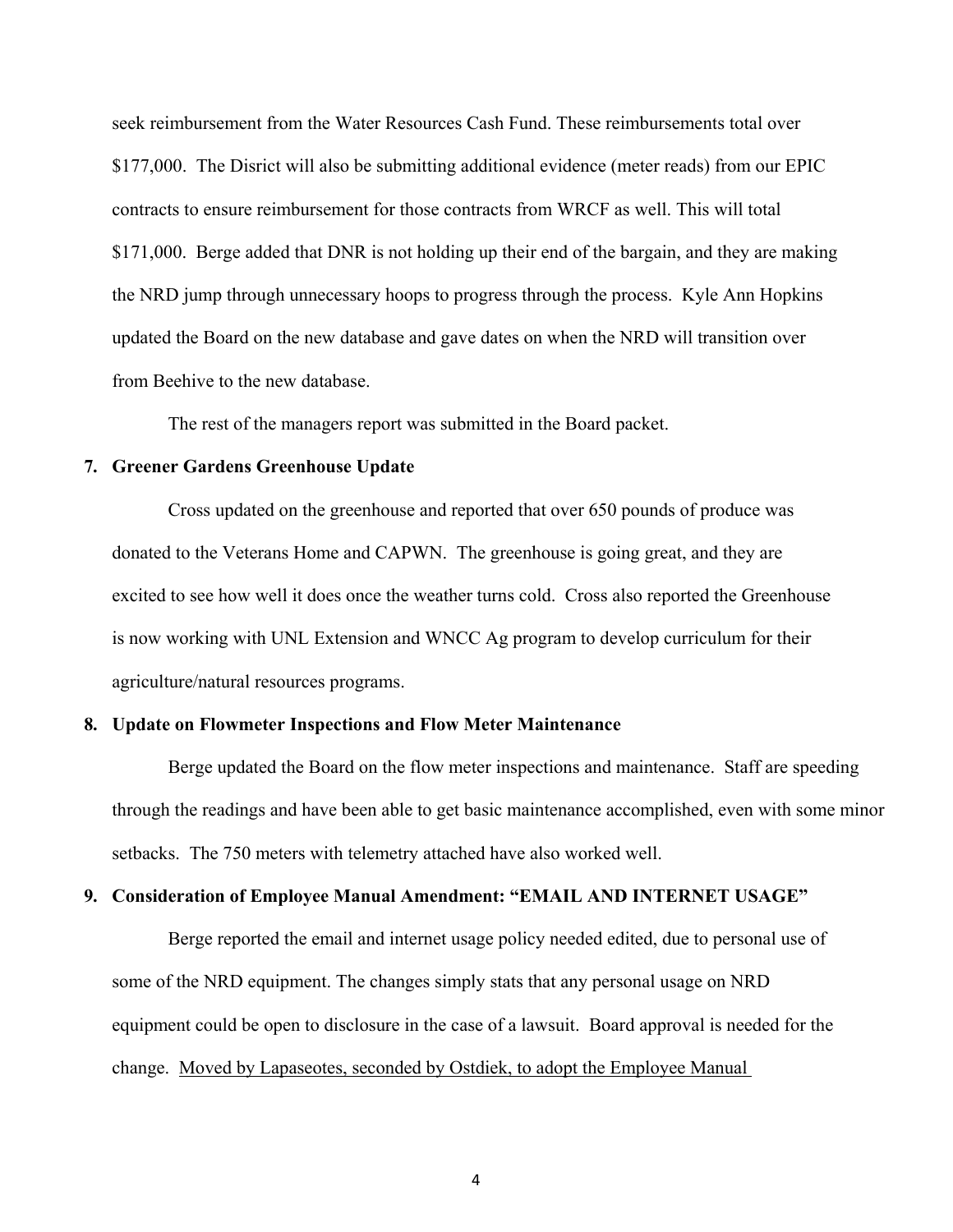### Amendment, "EMAIL AND INTERNET USAGE" changes. Motion passed.

Ayes: Andreas, Darnall, Deines, Eirich, Henkel, Lapaseotes, Ostdiek, Reuter, Weinreis Nay: None Abstain: None

Absent: None

# **10. Consideration of Approval of the Browns Canyon Watershed Maintenance Agreement Conditional on the Support by All Parties to the Agreement**

Berge reminded the Board on the background of Brown's Canyon, and the Board approved additional funds to help with the permanent fix to the drain with the caveat of a permanent maintenance committee being established. Staff and legal counsel have drawn up a draft agreement, based on other drain maintenance committees. Staff recommends approval of the agreement. Moved by Deines, seconded by Weinreis, to approve the draft Browns Canyon Watershed Maintenance Agreement conditional on the support of all parties to the Agreement. Motion passed.

Ayes: Andreas, Darnall, Deines, Eirich, Henkel, Lapaseotes, Ostdiek, Reuter, Weinreis Nay: None

Abstain: None

Absent: None

## **11. Adjourn**

Moved by Eirich, seconded by Reuter, to adjourn at 3:42 p.m., MDT. Motion passed. Ayes: Andreas, Darnall, Deines, Eirich, Henkel, Lapaseotes, Ostdiek, Reuter, Weinreis Nay: None Abstain: None

5